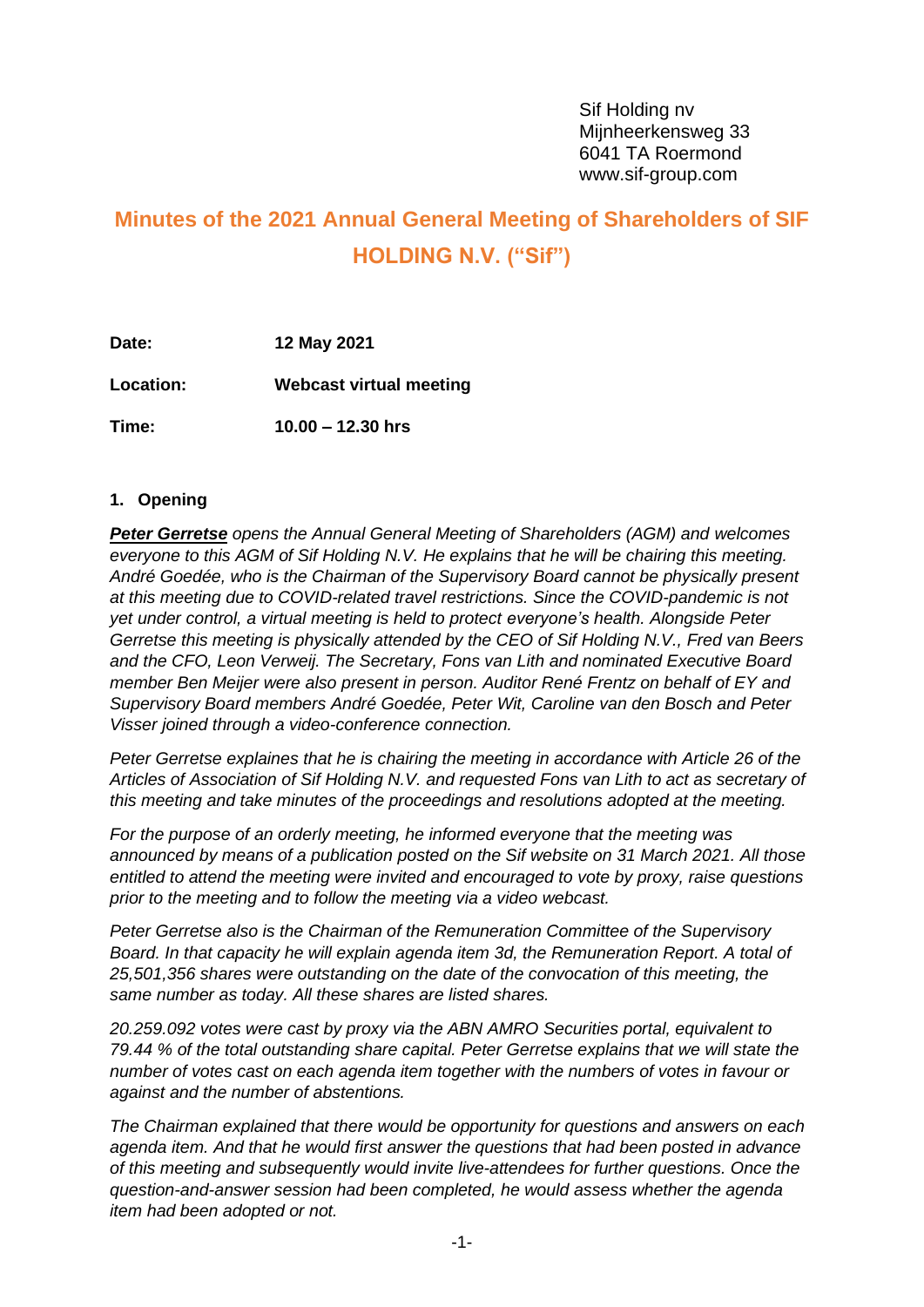*The Chairman emphasized that the meeting would vote and decide on all agenda items on the basis of the agenda and the explanation of the item included in the notice convening the meeting, which had been posted on the company website. These documents would be guiding for the content and purport of the resolution put to the vote.*

*He explained that this meeting would be broadcast via audio webcast. And that a transcript of the meeting would be available on the company website within 72 hours after the close of this meeting. The minutes of the meeting would be published on the Sif website. The decisions reached during the meeting would be communicated immediately after the close of the meeting in a press release and an announcement on the Sif Holding N.V. website.*

*He then moved on to item 2 on the agenda.*

# **2. Announcements**

*Peter Gerretse explained that Sif Holding N.V. had published a trading update on the first quarter of 2021 that morning and that the update had also been posted on the Sif website. The CEO, Fred van Beers, and CFO, Leon Verweij, would give a brief explanation of the Q1 update in their presentation under item 3 of the agenda. The slides used by Fred van Beers and Leon Verweij would also be posted on the Sif website shortly after the close of the meeting. He then moved on to item 3 on the agenda.*

# **3. Annual report and financial statements 2020**

- **a. Executive Board presentation**
- **b. Supervisory Board Report**
- **c. Corporate Governance Report**

*Peter Gerretse explained that agenda items 3 a to c inclusive would be dealt with jointly. The annual report 2020, of which the financial statements 2020 are part, was published on the Sif website on 12 March 2021, and made available for inspection at the office of Sif Holding, Roermond, on that same date.*

*The CEO, Fred van Beers, and CFO, Leon Verweij, took the AGM through the highlights of 2020. The financial impact of these on the statement of profit or loss and the statement of financial position would be discussed later when asked to adopt the financial statements 2020. Fred van Beers and Leon Verweij would also give an explanation of developments in the first months of 2021. The Report of the Supervisory Board and the Corporate Governance Rapport would be addressed, although these would not be voted on. The chairman then handed over to Fred and Leon for the management presentation.*

# *Fred van Beers and Leon Verweij*

*See PowerPoint presentation.* 

*Peter Gerretse***:** *The first question from VEB: 'SIF states in its annual report "expected in the spring of 2021" to present the results and conclusions of the impact study. Can SIF explain the progress of the study and indicate when the study will be completed?'*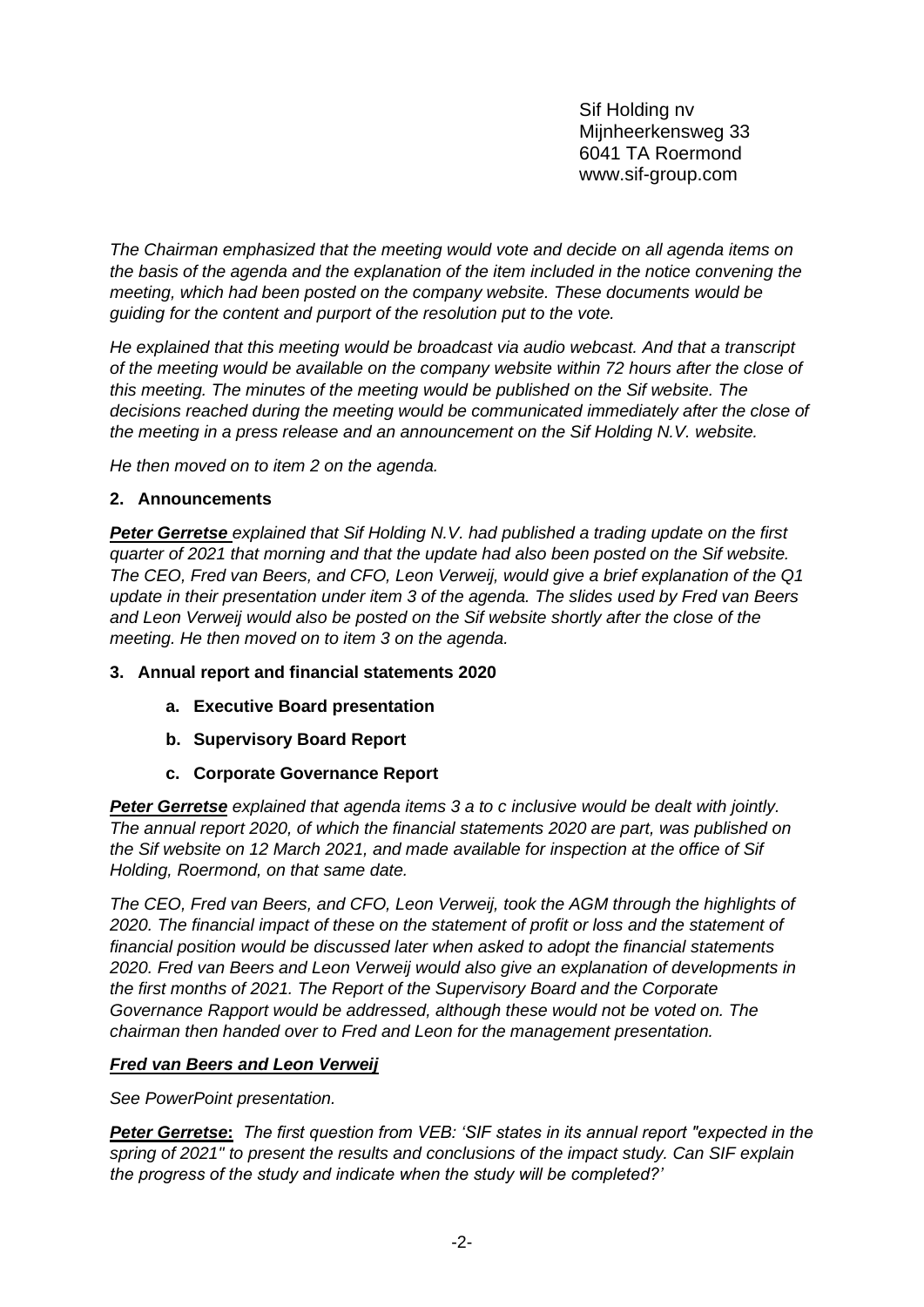## *Peter Gerretse answered that Fred van Beers had just explained the status of the study: the plan is to share the findings with the market later this year.*

*The second question came also from VEB: 'The monopile industry is facing radical changes. The impact study currently being carried out by SIF in that context should reveal how SIF will act on this. Is it a conceivable conclusion that consolidation is necessary within the sector because of the required investments?'*

*Fred van Beers answered that in principle, many conclusions and scenarios were conceivable. He explained that we find a relatively limited number of producers of monopiles at the supply-side: in addition to Sif, the structural and proven suppliers of industrially produced monopiles are currently only EEW as an equivalent large company followed by Steelwind and to a lesser extent Bladt. Sif is keeping all options open at this stage.*

*Third question from VEB: 'SIF indicates that there is an expected demand for approximately 10,000 monopiles until 2030. Does SIF have sufficient production capacity to meet that substantial demand?'*

*Fred van Beers answered that this is not the case and that the current capacity on the supply side is insufficient is to meet the demand in the coming years. This is the main reason for the study that is currently conducted.*

*Question by VEB: ' KCI the engineers ("KCI") was recently completed. In addition to the technical design of monopiles, KCI is also active in other types of services to third parties. Does SIF not expect negative consequences because customers of KCI will be (more) reluctant to award orders to KCI now that SIF has become the new owner?'*

*Fred van Beers answered that the vast majority of KCI's existing customers are not active in the sector in which Sif is active. This was an important point for Sif during the due diligence as we indeed want to prevent the acquisition from leading to independence conflicts.*

*Question number 5 also from VEB: 'In 2020, Marshalling's turnover was 6.7 million euros. In 2019, SIF said it expected "double digit million-euro annual revenues", within a period of two to three years. Is the current turnover development in line with expectations and what are the prospects for this activity?'*

#### *Fred van Beers answered that, as expected, Sif has not achieved double digit revenue in the first year that they have been active in M&L, but that it is we expected that this is achieved within the set term, in accordance with the plan.*

*Question number 6 from VEB: 'What could be reasons for SIF to set up a sales office or production location in the United States, just like its sector colleague EEW?'*

*Fred van Beers answered that the reasons could be to be closer to the customer or to be able to produce locally, because this is the right choice for economic reasons. Sif are currently following developments and opportunities closely and we are carefully mapping out the various options. For the time being, Sif expects that during the startup years many of the necessary components will be made in Europe and will cross the ocean as a finished product or possibly semi-finished product (with assembly in USA).*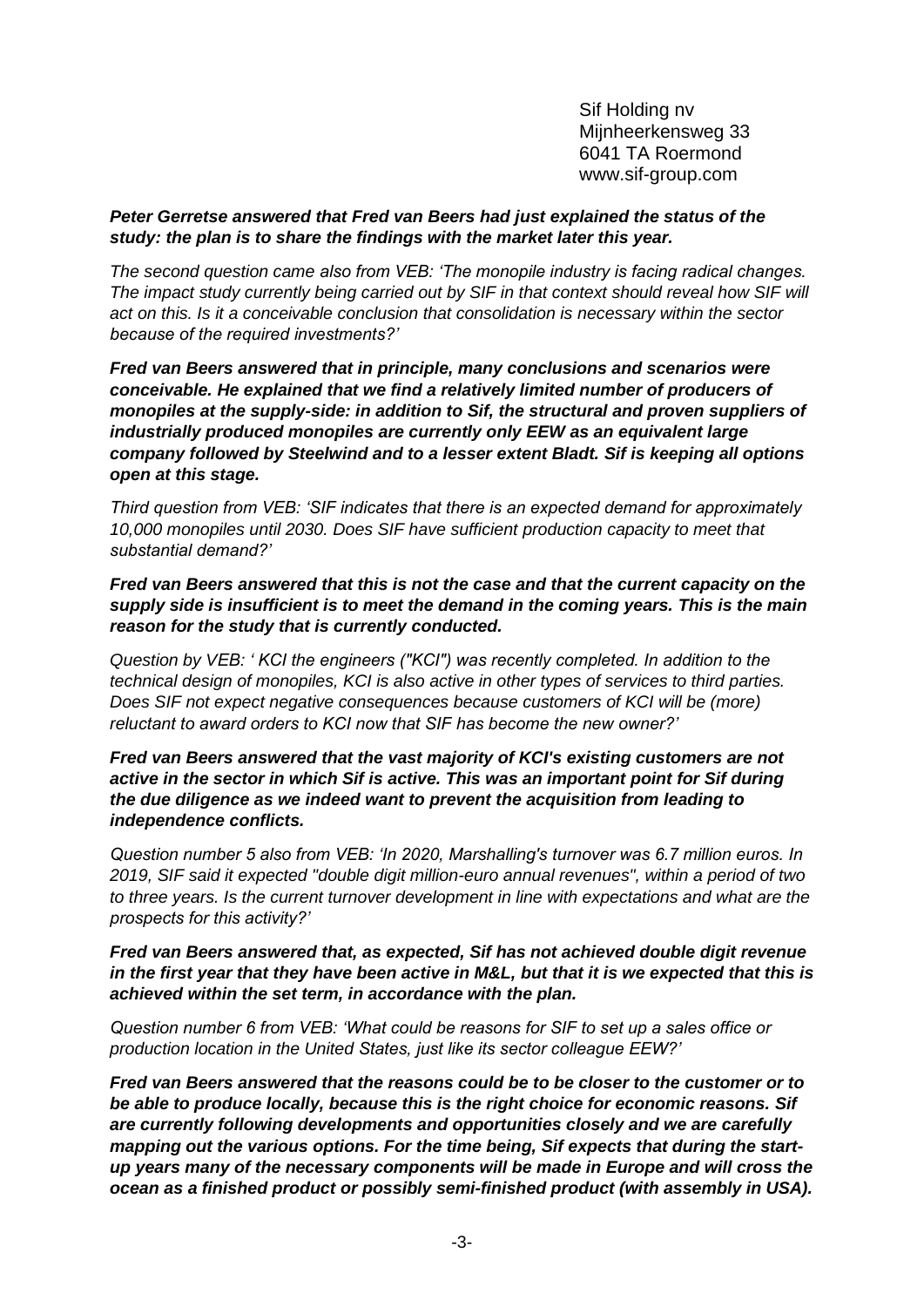*Next question from VEB. 'Last year, SIF opened a sales office in Japan. Can SIF continue to produce from the Netherlands for future orders from Japan - or other Asian countries - or will its own local production location be necessary in the long term?'*

*Fred van Beers answered that if there is a structural and sufficiently large market, a production location in Asia will be opportune. The distance to deliver everything from Europe is simply too big. In Sif's view, the market is still too volatile at this point in time.*

*Peter Gerretse then proposed, in the absence of further question,s that the Report of the Supervisory Board and the Corporate Governance Rapport be addressed jointly. These are enclosed in the Annual Report of Sif on pages 66-70 (governance) and 27-33 (Report of the Supervisory Board). The content includes a list of the points of the Corporate Governance Code from which Sif diverges.* 

*Subsequently the meeting moved on to item 3d of the agenda, the Remuneration Report. This is a decision-making item and the AGM was requested to cast an advisory vote.* 

# **d. Remuneration Report**

*Peter Gerretse explained that the Remuneration Report 2020 is included in the Annual Report 2020. It was subject of the auditor's report and was published on 12 March 2021.* 

*Peter Gerretse continued that the Remuneration Report explains, among others, how the remuneration complies with the Remuneration Policy that was approved by last year's Annual General Meeting of Shareholders. It explains how it contributes to the long-term performance of the Company and how financial and non- financial criteria were applied. He added that, following last year's discussions, Sif had decided to present certain information differently as compared to previous years. This more specifically applies to the summary of the Executive Board remuneration as presented on page 34 of the annual report. The difference, is explained by the difference in timing between the accrual accounting (provisioned P&L charge) and actual pay out on the basis of the approved accounts. A recent peergroup analysis showed that Sif's remuneration is at the median.*

*First the questions came ahead of this meeting from VEB:* 

*'Can the Supervisory Board explain how both directors scored (compared to the predetermined target level) on each of the five distinct criteria for the STI?'*

*Peter Gerretse answered that the annual report indicates on page 35 which targets for 2020 applied to the CEO and the CFO and how Sif scored on this. The financial KPIs determine the STI for 60% and the non-financial KPIs for 40%. Sif thinks this is an appropriate level of detail for now but the chairman explained Sif would consider further detailing next year.*

*Peter Gerretse than continued that VEB requested him to quote their Explanation of vote, which he did as follows:*

*"The VEB is of the opinion that the remuneration report of SIF shareholders provides insufficient insight into the performance achieved and the ambition level of the remuneration policy. For example, it cannot be deduced how the final score on the applicable performance targets relates to the predetermined target. The VEB calls on*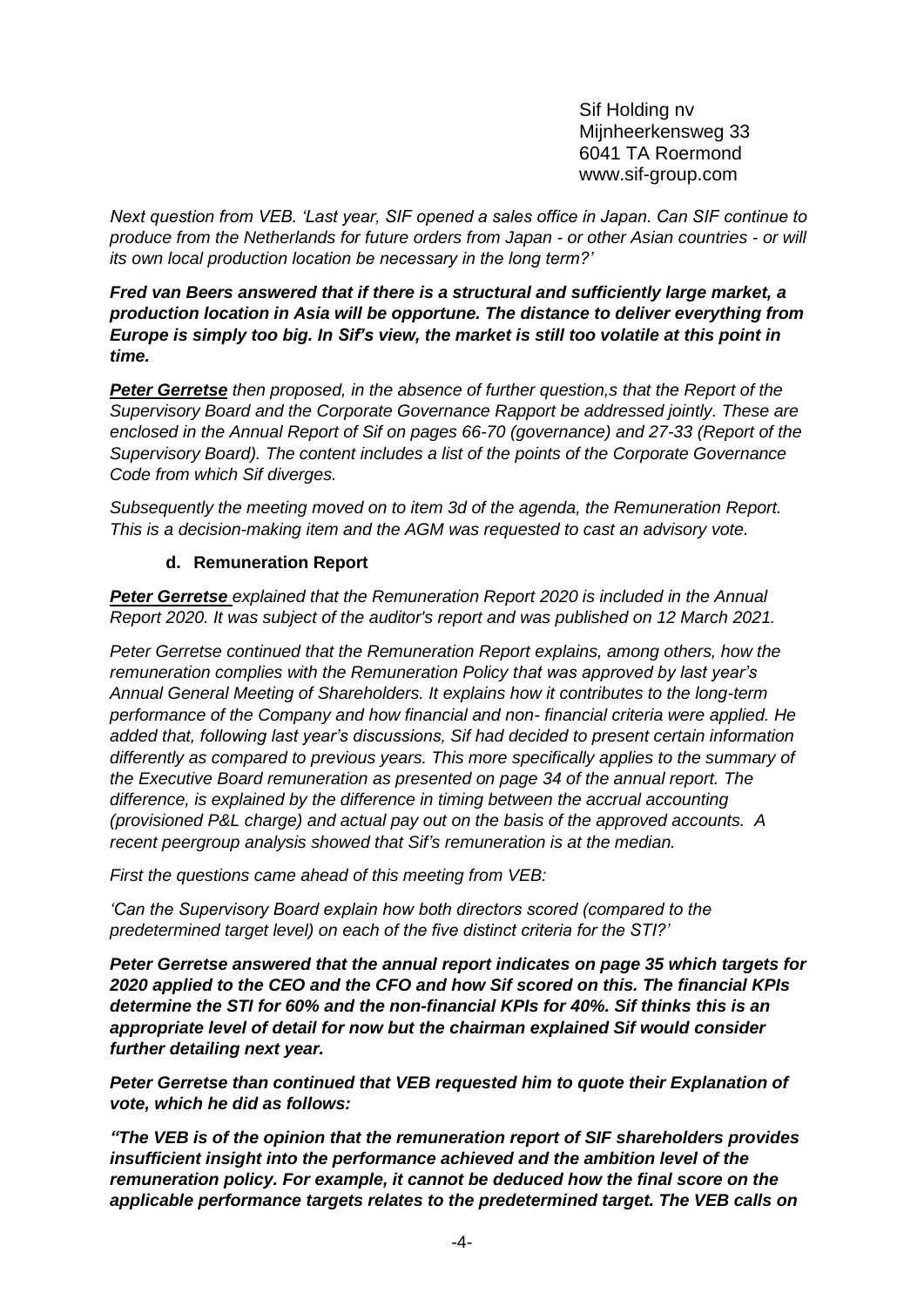*SIF to provide additional information on the implementation of the remuneration policy from the 2021 remuneration report in order to better align with the Shareholders' Directive and the associated guidelines. The VEB has cast its vote against the remuneration report".*

*The voting-results for the Resolution on the Remuneration Report* 2020 were than summarized.

|  | Voting results for agenda item 3d at AGM 2021 |  |  |  |
|--|-----------------------------------------------|--|--|--|
|  |                                               |  |  |  |

| Number of votes in favour cast via the portal | 19.972.367 | 98.58% |
|-----------------------------------------------|------------|--------|
| Number of votes against cast via the portal   | 284,420    | 1.41%  |
| Number of abstentions cast via portal         | 2.305      | 0.01%  |
| Number of votes in favour cast at the meeting | 0          |        |
| Number of votes against cast at the meeting   | 0          |        |
| Number of abstentions cast at the meeting     | 0          |        |
| Total number of votes                         | 20.259.092 | 100%   |

*The chairmanI concluded that this resolution was adopted. He then moved on to agenda item 3e, the discussion of the financial statements 2020.*

## **e. Financial statements**

*Peter Gerretse explained that the financial statements are part of the Annual Report 2020. This was published on 12 March 2021, including an unqualified opinion issued by the company's auditor who was present in the meeting by video-conference.*

*The auditor started by giving a short presentation on the financial audit of Sif. The chairman emphasized that:* 

- *1. The Company had cancelled the obligation of EY to observe confidentiality for the purpose of the AGM*
- *2. the auditor had the obligation to correct any materially incorrect statements and/or announcements in relation to the Financial Statements or the Independent Auditor's Report. EY would ask to correct any material misstatement during the AGM and/or before the minutes of the Meeting are distributed*
- *3. EY would discuss the audit process and procedures in relation to the Financial Statement. The Management Board would discuss the Annual Report, Financial Statements and the most relevant matters as enclosed in the Report to the Board of EY.*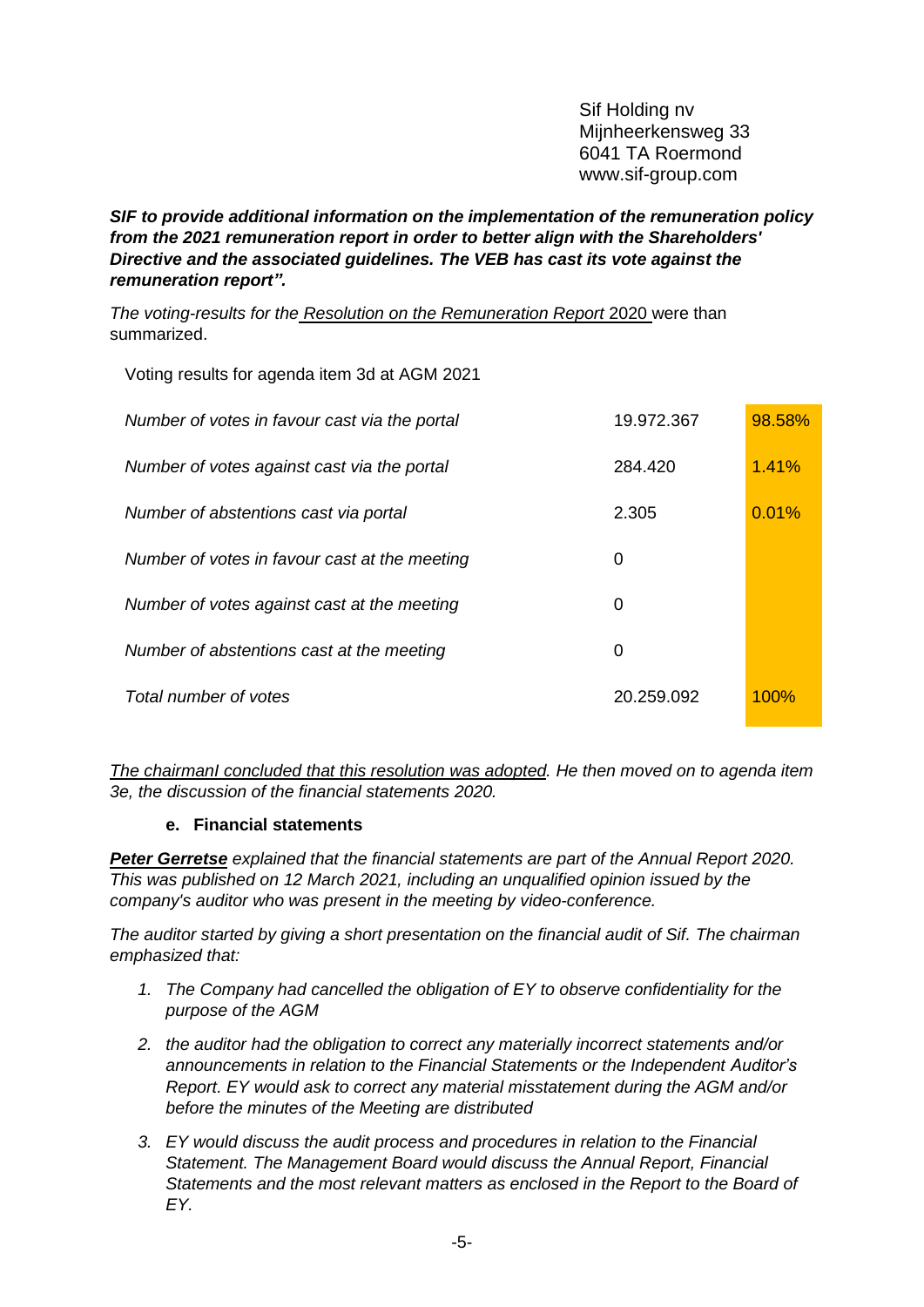*René Frentz (EY) stated that the discussions with the Executive Board and the Supervisory Board on the annual report, the financial statements and other relevant issues as included in the EY report to the Board were presented accurately. EY then made declarations on the audit of the financial statements:*

- *a. With respect to the members of the audit team:*
- *b. The key audit matters*
- *c. The most important observations*

*René Frentz then confirmed that EY had issued an unqualified auditor opinion and expressed his gratitude to Sif and shareholders for their trust and professional cooperation.*

*The chairman noticed online questions by mr H. Roelink:*

Voting results for agenda item 3e at AGM 2021

- *In earlier communications, SIF shared expectations that the presentation of the impact study would have been completed in spring. Could the company elaborate why the study takes longer? Fred van Beers confirmed the delay to later this year since he did not want to communicate outcomes that had not been the result from thorough investigations.* 

*The General Meeting of Shareholders was then requested to adopt the financial statements. The voting-results for the Resolution on the adoption of the financial statements 2020:*

| $\frac{1}{2}$ . The country for agoriaa from 50 at 7 form 202 i |            |        |
|-----------------------------------------------------------------|------------|--------|
| Number of votes in favour cast via the portal                   | 20.196.846 | 99.69% |
| Number of votes against cast via the portal                     | 52.301     | 0.26%  |
| Number of abstentions cast via portal                           | 9.945      | 0.05%  |
| Number of votes in favour cast at the meeting                   | 0          |        |
| Number of votes against cast at the meeting                     | 0          |        |
| Number of abstentions cast at the meeting                       | 0          |        |
| Total number of votes                                           | 20.259.092 | 100%   |

#### *The chairman concluded that the Resolution was adopted.*

*He then moved on to agenda item 3f, Discussion of the profit and dividend policy.*

## **f. Profit and Dividend Policy**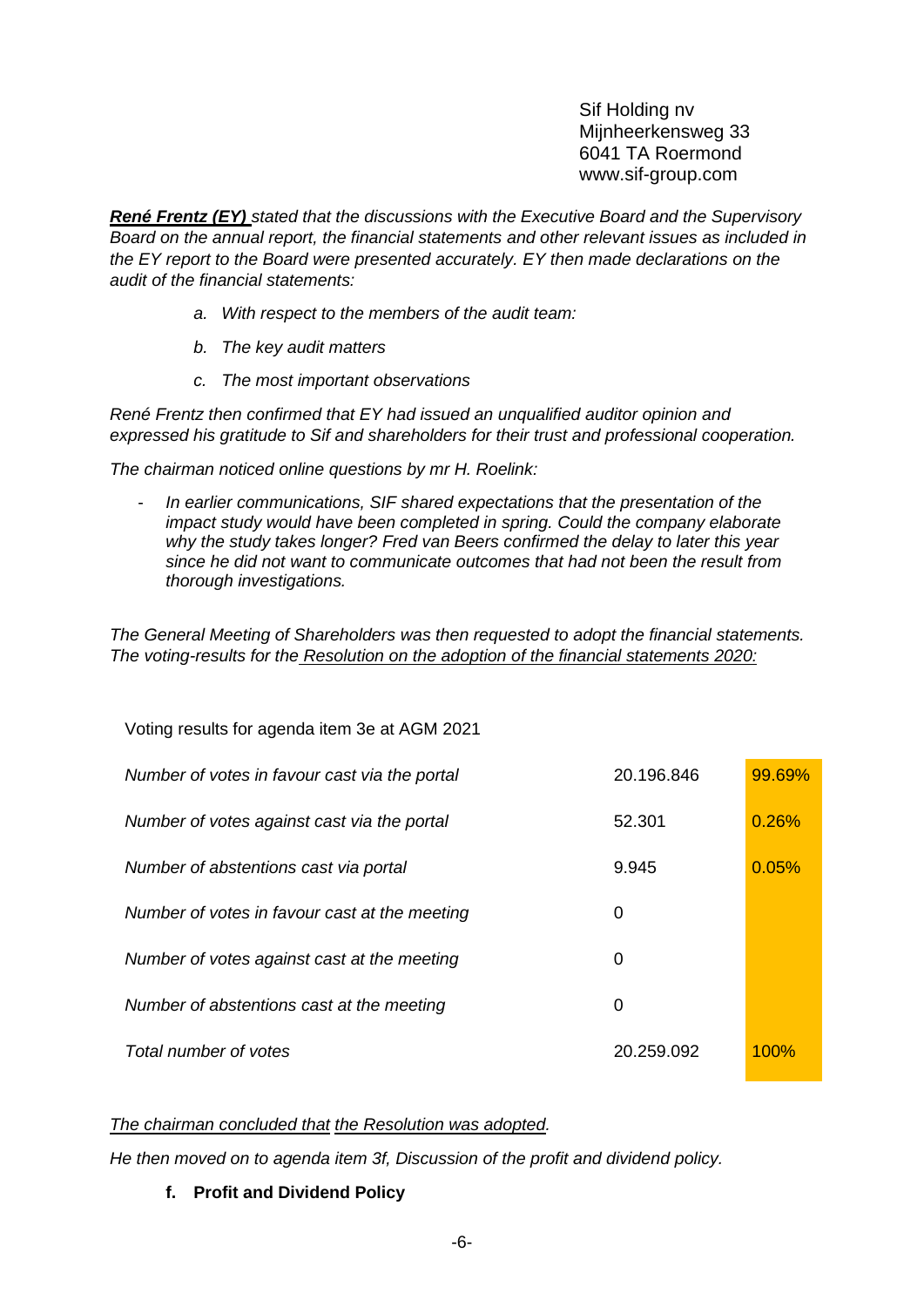*Peter Gerretse explained that Sif is running a project- business in Europe with fluctuating working capital requirements and predictable maintenance capex. Sif is active in a relatively young market that is emerging in a fast pace in other parts of the world as well. With demand at least equal to present supply-capacity, expected cash-flow generation will be healthy for the period until at least 2023. Peter Gerretse continued with the observation that the size and number of turbines is increasing and this will impact the specifications and demand for foundations as well. To what extent and what it means to Sif, also expressed in growth capex requirements, is subject to a study Sif has undertaken since the end of 2020. Sif We expects to share the results of this study with stakeholders later this year. Looking at these developments, our current net-debt and anticipated cash-flow generation, Sif considers the dividend policy still adequate and appropriate. This dividend policy includes a pay-out of between 25 and 40% of net profits to the shareholders.* 

*In the absence of questions, the chairman moved to agenda item 3g, the appropriation of profit; the dividend charged to the result of 2020.*

# *g. Profit appropriation; dividend.*

*.* 

*Peter Gerretse explained that last year we did pass the dividend, mainly in the light of the minimum result and the uncertainty caused by the COVID-19 pandemic outbreak. He continued that, moving forward, Sif had learned to deal with the effects of the pandemic and our measures and precautions necessary to cope with the pandemic had proven to be robust. He continued that Sif did not have to apply for governmental-support, nor for banking or tax facilities due to negative impacts from the pandemic in 2020. Sif therefore considered it sensible to propose a dividend of 42% of net-profit or €0.12 per share in cash. Ex-dividend date is 14 May, dividend record date is 17 May, pay-out of dividend to financial intermediaries is 21 May.* 

*Pursuant to Article 34.1 of the company's Articles of Association, the General Meeting of Shareholders was requested to adopt the dividend proposal. The voting results on the Resolution on the adoption of the dividend proposal charged to the results for 2020:*

| Voting results for agenda item 3g at AGM 2021 |            |        |
|-----------------------------------------------|------------|--------|
| Number of votes in favour cast via the portal | 20.254.577 | 99.98% |
| Number of votes against cast via the portal   | 2.500      | 0.01%  |
| Number of abstentions cast via portal         | 2.015      | 0.01%  |
| Number of votes in favour cast at the meeting | 0          |        |
| Number of votes against cast at the meeting   | 0          |        |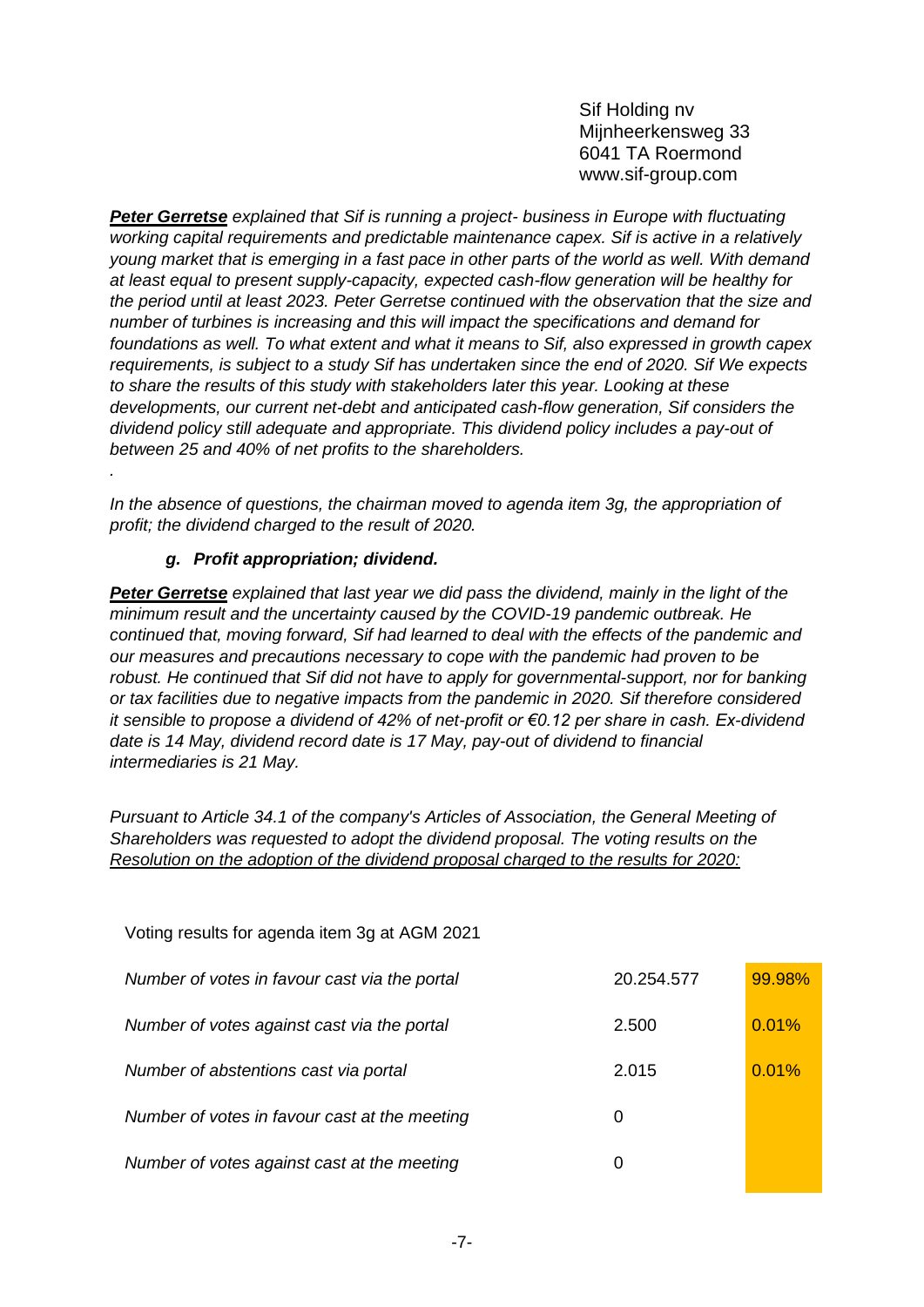| Number of abstentions cast at the meeting |            |             |
|-------------------------------------------|------------|-------------|
| Total number of votes                     | 20.259.092 | <b>100%</b> |

## *The chairmanI concluded that the Resolution was adopted.*

**4. Discharge of the members of the Executive Board and members of the Supervisory Board**

#### **a. Discharge of the members of the Executive Board**

*Peter Gerretse explained that this agenda item related to the resolution, pursuant to Article 25(1) of the company's Articles of Association, to discharge the members of the Executive Board from liability for their management in the 2020 financial year. This discharge from*  liability relates to the management conducted for as far is known from the Annual Report *2020 and other information made available to the General Meeting of Shareholders.* 

*He subsequently informed the meeting of the voting results on the Resolution to discharge the members of the Executive Board of Sif from liability for their management in the 2020 financial year.*

Voting results for agenda item 4a at AGM 2021

| Number of votes in favour cast via the portal | 20.190.837 | 99.66%  |
|-----------------------------------------------|------------|---------|
| Number of votes against cast via the portal   | 56.512     | 0.28%   |
| Number of abstentions cast via portal         | 11.743     | 0.06%   |
| Number of votes in favour cast at the meeting | 0          |         |
| Number of votes against cast at the meeting   | 0          |         |
| Number of abstentions cast at the meeting     | 0          |         |
| Total number of votes                         | 20.259.092 | $100\%$ |

*The Resolution is herewith adopted. We move to agenda item 4b*

## **b. Discharge of the Supervisory Board**

**Peter Gerretse** *explained that this agenda item related to the resolution, pursuant to Article 25(1) of the company's Articles of Association, to discharge the members of the Supervisory Board from liability for their supervision in the 2020 financial year. This discharge from*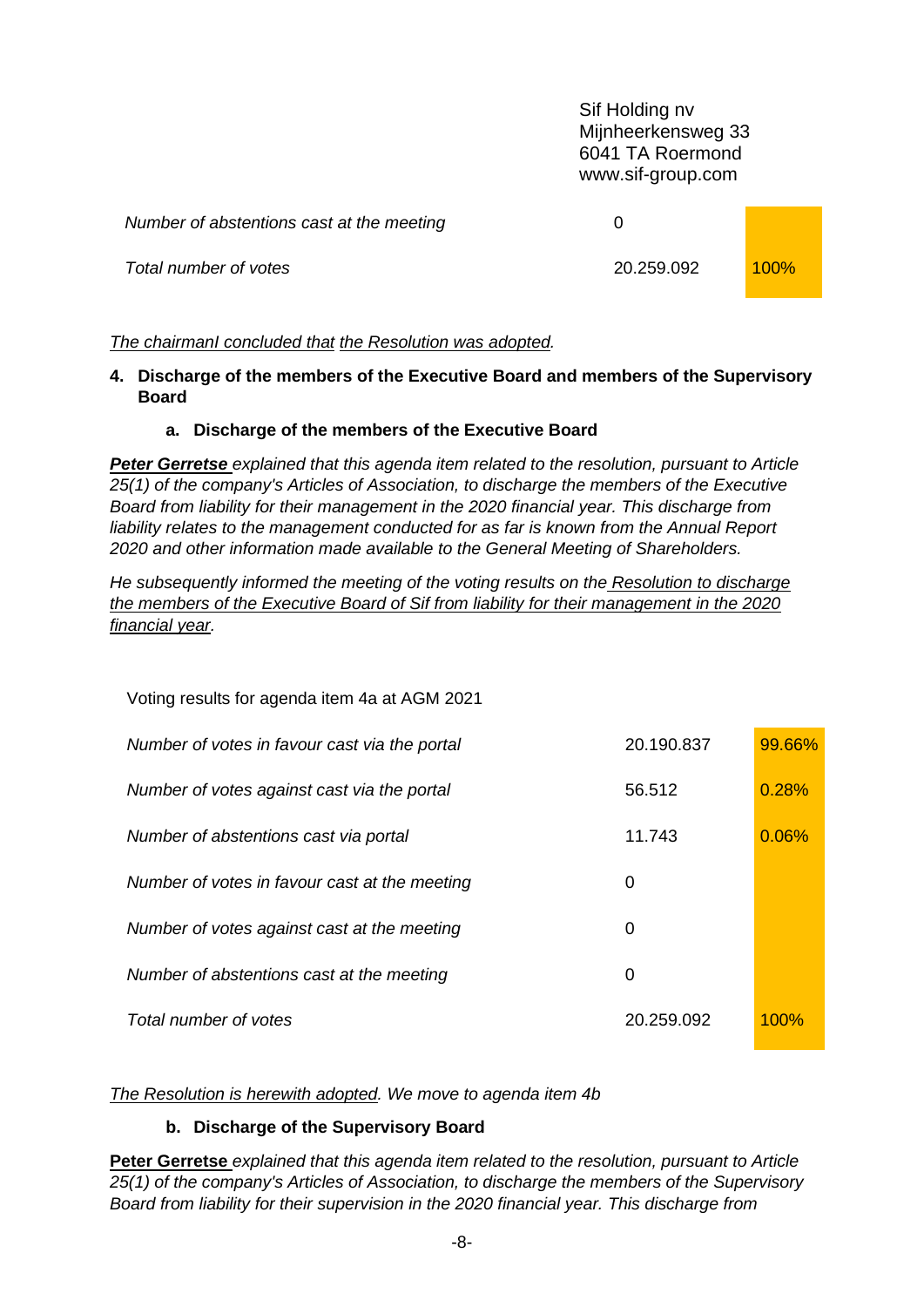*liability relates to the supervision conducted for as far is known from the Annual Report 2020 and other information made available to the General Meeting of Shareholders.* 

*He then informed the meeting of the voting results on the Resolution to discharge the members of the Supervisory Board of Sif from liability for their supervision in the 2020 financial year*

Voting results for agenda item 4b at AGM 2021

| Number of votes in favour cast via the portal | 19.833.572 | 97.90% |
|-----------------------------------------------|------------|--------|
| Number of votes against cast via the portal   | 412,777    | 2.04%  |
| Number of abstentions cast via portal         | 12.743     | 0.06%  |
| Number of votes in favour cast at the meeting | 0          |        |
| Number of votes against cast at the meeting   | 0          |        |
| Number of abstentions cast at the meeting     | 0          |        |
| Total number of votes                         | 20.259.092 | 100%   |

*He concluded that this resolution was adopted and moved on to agenda item 5.*

## **5. Composition of the Executive Board**

*Peter Gerretse explained that the Executive Board of Sif was composed of Fred van Beers, CEO and Leon Verweij, CFO. Leon was appointed Executive Board member during the AGM of 2017 for a period of 4 years, ending at the close of the meeting of today. When discussing the future composition of the Executive Board, both Leon's future ambitions and the continuity of Executive management at Sif were taken into consideration. It was agreed that a renewal of the Executive Board membership would not serve the goals of both parties involved and it was therefore agreed that Leon Verweij would not be nominated for a new appointment as member of the Executive Board of Sif Holding. Nonetheless would the management of Sif welcome an advisory position for Leon and it was agreed to return to a consultancy relationship on a parttime basis for an initial first year, allowing Leon to pursue a different work/private balance and creating an opportunity to rejuvenate the Executive Board of the company. The chairman expressed Sif's gratitude to Leon for his accomplishments during the past 4 years at Sif. The Supervisory Board then notified the Annual General Meeting of Shareholders of the intention to nominate Ben Meijer as a member of the Executive Board as of 18 May 2021 for a period of 4 years therefore until closing of the AGM in 2025. The resume of Ben was an attachment to the Notice and Agenda for this meeting and has been available at the company's offices for shareholders to take note of. The main components of his remuneration were included in the agenda and match the Remuneration Policy that Sif has adopted last year. Ben Meijer was present and introduced himself to the*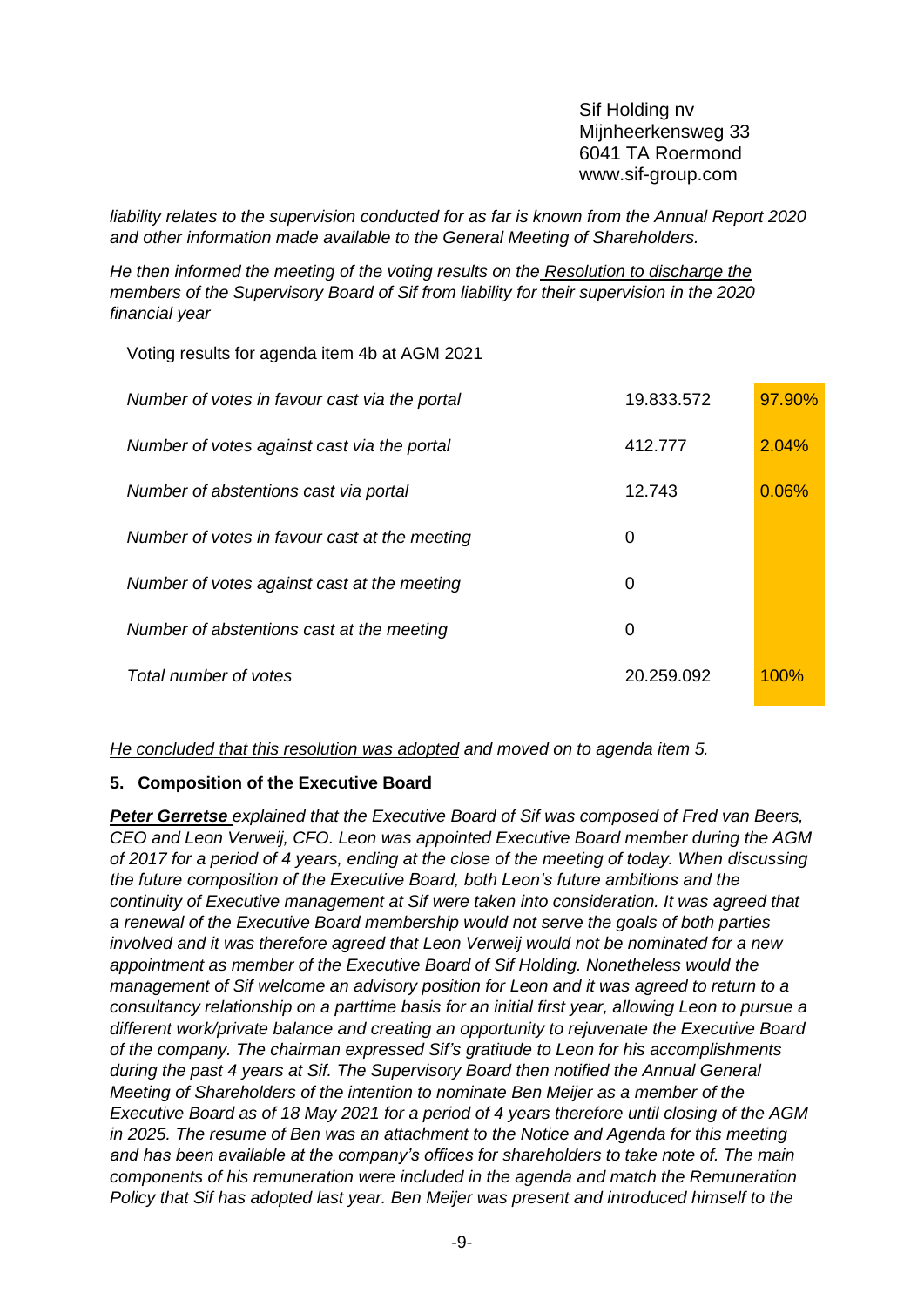*meeting.* 

*Peter Gerretse added that the Works Council had positively advised on the proposed nomination.*

*He congratulated Ben on his appointment and welcomed him at Sif as of 18 May 2021.*

# **6. Composition of the Supervisory Board**

*Peter Gerretse explained that the next business would be the composition of the Supervisory Board. In accordance with the rotation schedule, there were no resigning Supervisory Board members. Next year, both Peter Wit and Peter Visser are due for resignation.* 

*He then moved to the next agenda item.* 

## **7. Authorization of the Executive Board**

*Peter Gerretse explained that the next item was the authorization of the Executive Board to acquire and issue shares or rights to subscribe for shares in the capital of the company and to restrict or exclude pre-emptive rights specified in the Articles of Association*

# **a. Authority to acquire shares in the capital of the company**

*This resolution grants the Executive Board the authority, for the period of 18 months (from 12 May 2021) and with the approval of the Supervisory Board, to acquire shares in the capital of the company other than for no consideration, including by means of derivatives, stock exchange transactions, private transactions and block trades, etc.*

*The authority of the Executive Board to acquire shares in the capital of the company is subject to a maximum of 10% of the issued and paid-up capital of Sif on 12 May 2021 and at a price between the nominal value of the share and 110% of the average closing price on the*  last five stock exchange trading days prior to the acquisition of shares in the capital of the *company. This resolution replaces the authority of the Executive Board granted to the Executive Board on 14 May 2020.*

# *The chairman informed the meeting of the voting-results on the resolution to grant the authority to acquire shares in the capital of Sif Holding N.V.*

| Voting results for agenda item 7a at AGM 2021 |            |        |
|-----------------------------------------------|------------|--------|
| Number of votes in favour cast via the portal | 20.250.319 | 99.96% |
| Number of votes against cast via the portal   | 2.600      | 0.01%  |
| Number of abstentions cast via portal         | 6.173      | 0.03%  |
| Number of votes in favour cast at the meeting | 0          |        |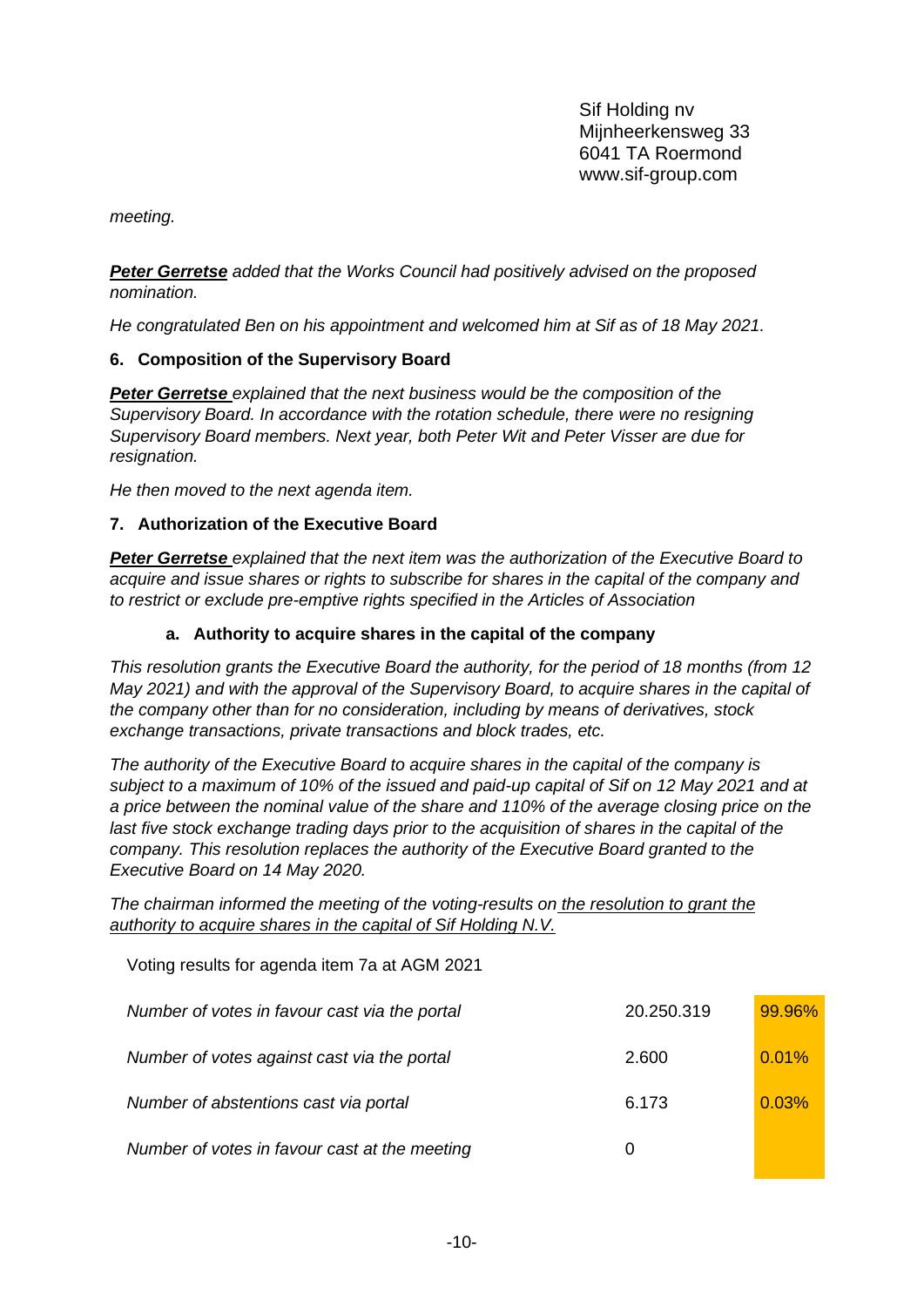Sif Holding nv Mijnheerkensweg 33 6041 TA Roermond www.sif-group.com *Number of votes against cast at the meeting* 0 *Number of abstentions cast at the meeting*  $\qquad 0$ *Total number of votes* 20.259.092 100%

# *The chairman confirmed that the resolution was adopted.*

# **b. Authority to issue and to grant the right to subscribe for shares**

*This agenda item relates to the resolution to renew the authority of the Executive Board to issue shares in the capital of Sif or to grant rights to subscribe for shares in the capital of Sif for the period of 18 months from 12 May 2021 and with approval of the Supervisory Board.* 

*This authority is limited to:*

- *i. 5% of the issued and paid-up capital on 12 May 2021;*
- *ii. an additional 5% of the issued and paid-up capital on 12 May 2021 in connection with acquisitions, mergers, demergers or strategic alliances.*

*The chairman informed the meeting of the voting-result for the resolution to renew the authority of the Executive Board to issue shares or to grant rights to subscribe for shares*

| Voting results for agenda item 7b at AGM 2021 |            |        |
|-----------------------------------------------|------------|--------|
| Number of votes in favour cast via the portal | 20.248.371 | 99.95% |
| Number of votes against cast via the portal   | 8.656      | 0.04%  |
| Number of abstentions cast via portal         | 2.065      | 0.01%  |
| Number of votes in favour cast at the meeting | 0          |        |
| Number of votes against cast at the meeting   | 0          |        |
| Number of abstentions cast at the meeting     | 0          |        |
| Total number of votes                         | 20.259.092 | 100%   |

# *The chairman confirmed that the resolution was adopted.*

# **c. Authority to restrict or exclude statutory pre-emptive rights of shareholders**

*This agenda item relates to the resolution to renew the authority of the Executive Board to restrict or exclude pre-emptive rights of shareholders. It is proposed that this authority be*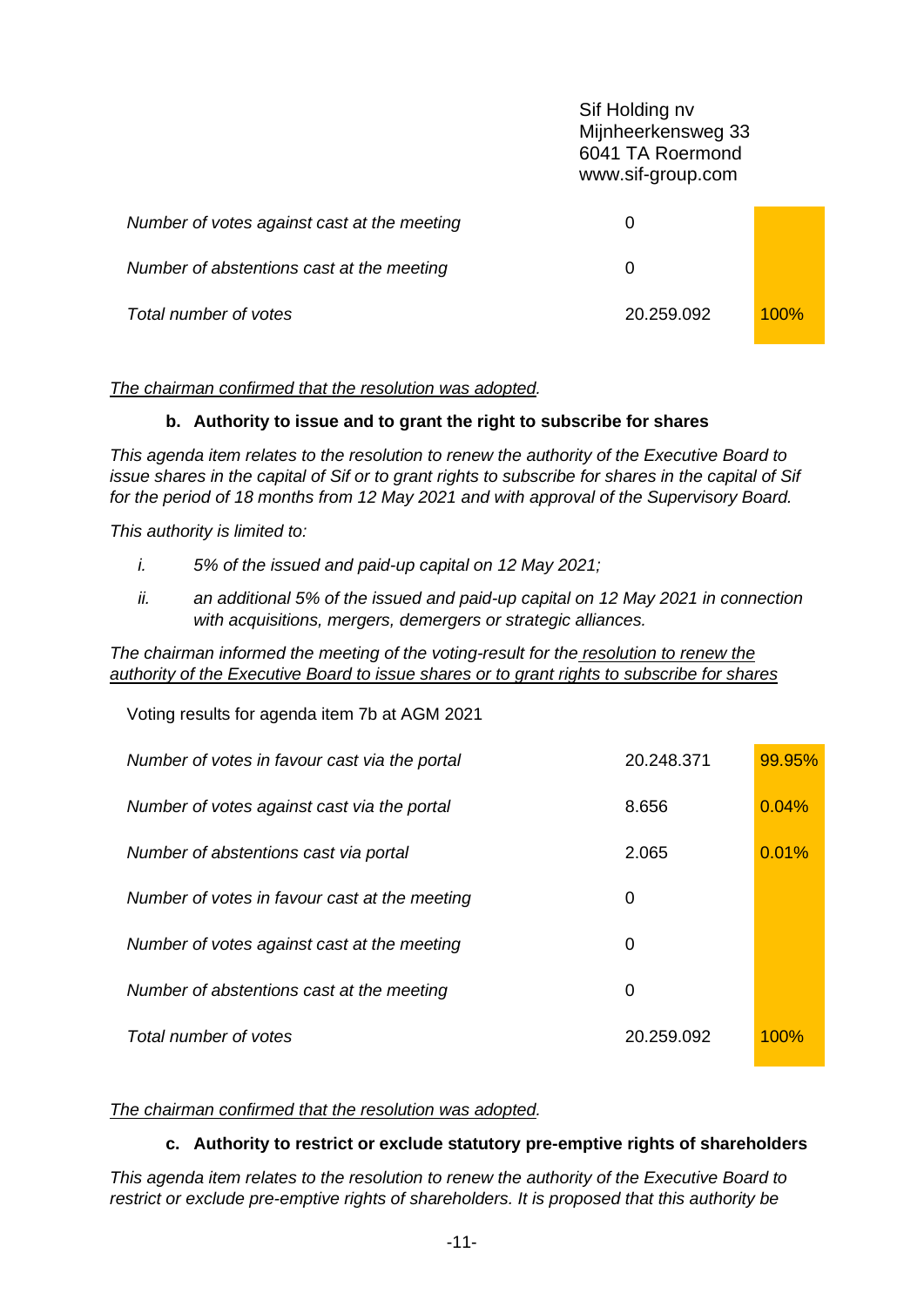*renewed for the period of 18 months from 12 May 2021 and requires the approval of the Supervisory Board.* 

*The chairman informed the meeting of the voting-results for the Resolution to grant the authority to the Executive Board to restrict or exclude the pre-emptive rights of shareholders*

Voting results for agenda item 7c at AGM 2021

| Number of votes in favour cast via the portal | 20.248.361 | 99.95% |
|-----------------------------------------------|------------|--------|
| Number of votes against cast via the portal   | 8.686      | 0.04%  |
| Number of abstentions cast via portal         | 2.045      | 0.01%  |
| Number of votes in favour cast at the meeting | 0          |        |
| Number of votes against cast at the meeting   | 0          |        |
| Number of abstentions cast at the meeting     | 0          |        |
| Total number of votes                         | 20.259.092 | 100%   |

*The chairman confirmed that the resolution was adopted.*

## **8. Any other business and close**

*Peter Gerretse stated that we had arrived at the last agenda item for this meeting and offered the opportunity to ask questions before the close.*

*Online questions by mr H. Roelink:*

- *"Have new questions arisen that have delayed the outcome of the research study"? Fred van Beers answered that this is unavoidable at any study: any answer results in new questions. Our current orderbook is allowing us to take some time so at this point in time it is not a crucial delay".*
- *"Sif if not currently producing at full capacity. to what extent is SIF able to influence the timing of projects, to further mitigate volatility"? Fred van Beers answered that for offshore wind, Sif is fully booked. The underutilization is on the Oil & Gas lines. These are not suited for production for offshore wind.*
- *"During 2020, logistical costs of roughly 20 million were reported. Which part of these costs are the result of shipping the cones from Roermond to Rotterdam"? Leon Verweij answered that this is in the range of 3 to 4 million euros.*
- *"According to the annual report of 2020, SIF had a markedly higher usage of guarantee facilities. What are the reasons thereof"? Leon Verweij answered that this*  relates to a few very large contracts. We have performance bonds issued at the start *of the project and when advance payments come in, we need to have bank guarantees issued that lateron transfer to warranty bonds, lasting sometimes 4 to 5 years.*